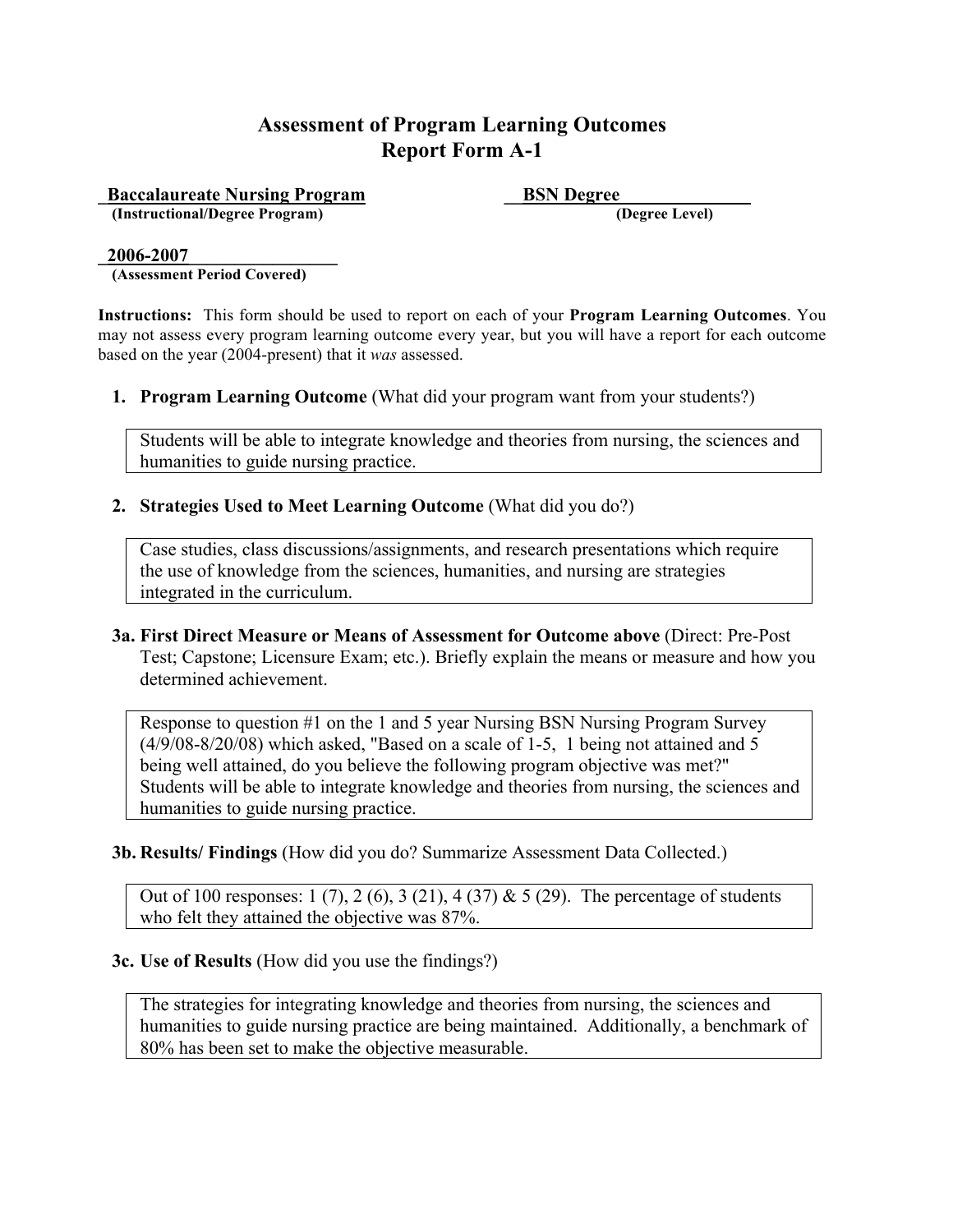A class mean and %tile rank on patient assessment on the ATI Standardized Examination that exceeds the BSN program and national scores on the ATI standardized tests for major courses each semester.

#### **4b. Results/ Findings.** (How did you do? Summarize Assessment Data Collected.)

Currently, the College of Nursing total class mean %tile on ATI was 62.6 compared with a national %tile mean of 62.42. In the future this will be limited to the patient assessment component of the ATI exam. Assessment and interpretation of findings requires the use of knowledge from nursing the sciences and humanities.

**4c. Use of Results** (How did you use the findings?)

An embedded question will be used starting in summer of 2009 for this program objective in Semester V. We will monitor the class mean on the ATI standardized examinations in the area of patient assessment. The assessment of patient data requires the use of knowledge, and theories from nursing, the sciences and humanities for interpretation. We plan to maintain teaching strategies for patient assessment since our results have exceeded the norms of the BSN programs and national scores on the ATI standardized tests in our major courses.

**5a. Third Direct (or Indirect) Measure or Means of Assessment for Outcome above**\* (Direct: Pre-Post Test; Capstone; Licensure Exam; etc.; Indirect: Alumni Survey; Interviews; NSSE; etc.). Briefly explain the means or measure and how you determined achievement.\*

Each student in N4013 – Intro to the Nursing Research Process will identify a minimum of 10 references used to identify a research problem.

#### **5b. Results/ Findings.** (How did you do? Summarize Assessment Data Collected.)

100% of the students in N4013 – Intro to the Nursing Research Process met this requirement. We will begin to use a rubric to measure student success starting in summer of 2009.

 **5c.Use of Results** (How did you use the findings?)

Continue current N4013 course requirements. Monitor the End of Semester (EOS) report from N4013 for class outcomes.

**6. Documentation** (What is the evidence (e.g. Licensure Exam Summary Results, Spreadsheet from True Outcomes from Capstone Course, etc.)? Where is it located (e.g. Assessment Coordinator's Office, etc.?))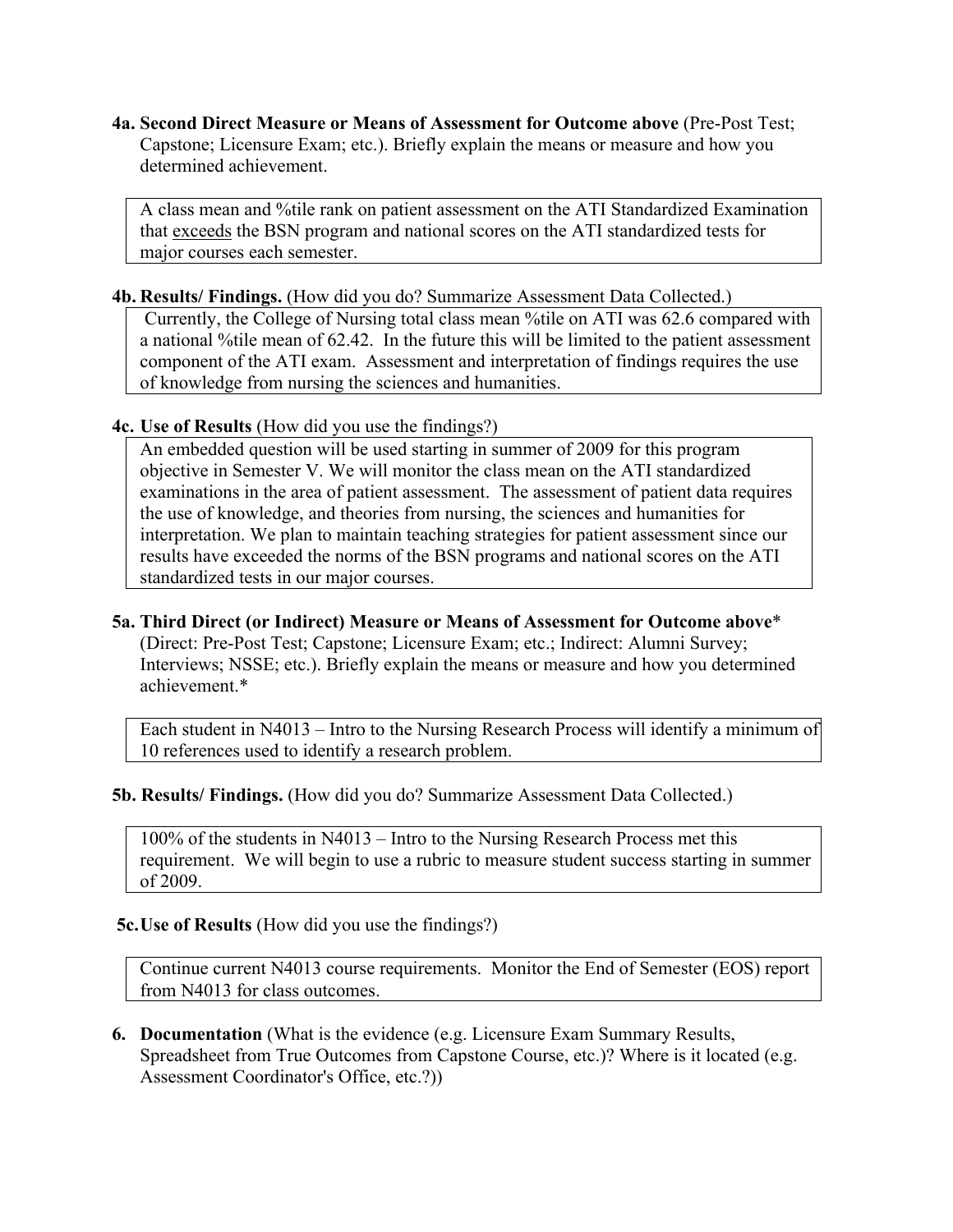Scores on class examinations and ATI examinations are recorded in the End of Semester (EOS) course reports. The EOS reports are filed in the Dean's Office. The identification of program outcomes in *TrueOutcomes* will also be a source of documentation starting in 2009. Dr. Ruth Caggins and Dr. Chloe Gaines are the responsible persons.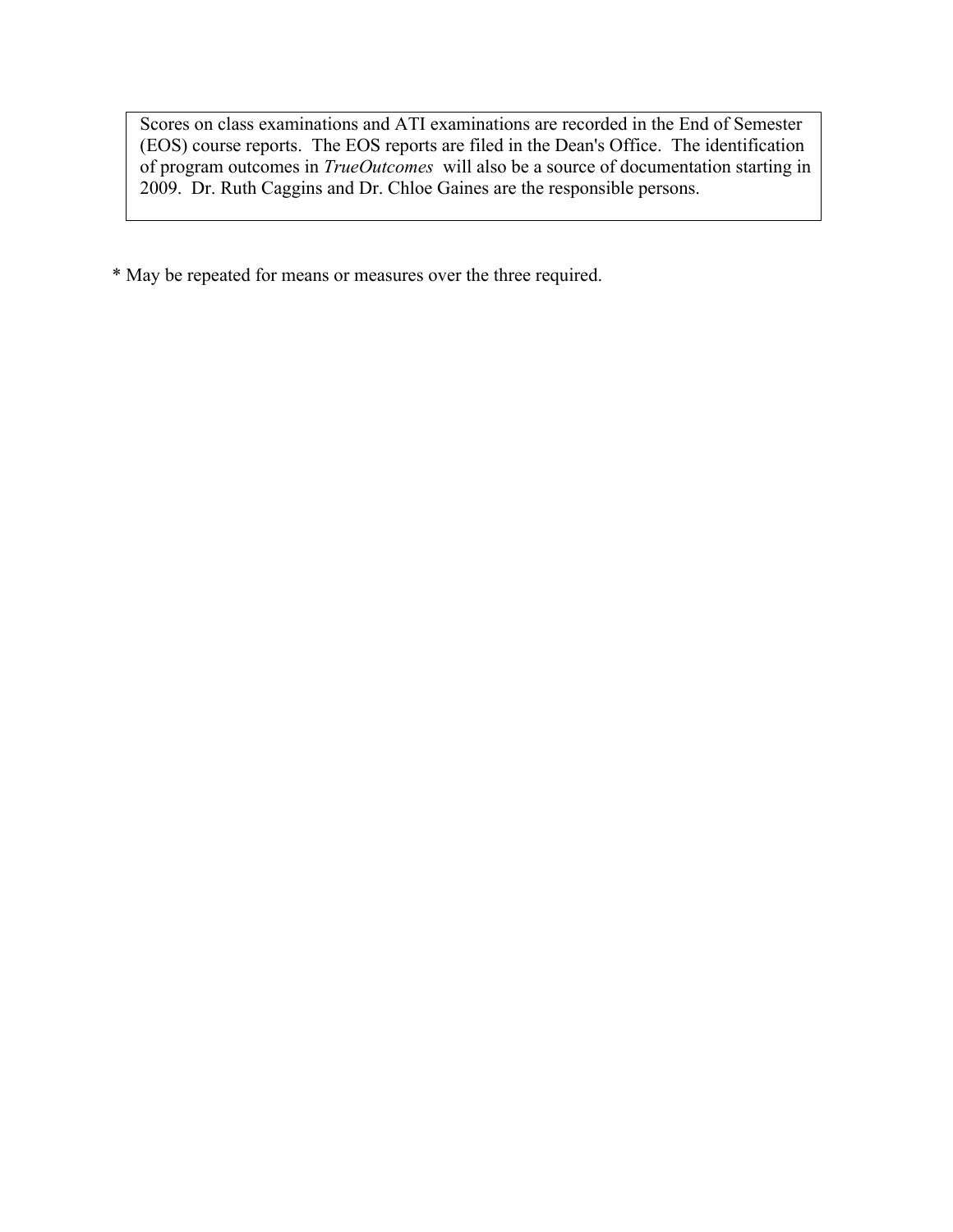**Accalaureate Nursing Program**<br> **ESN Degree** (Instructional/Degree Program) **\_\_\_\_\_\_\_\_\_\_\_\_\_\_\_\_\_\_\_\_\_\_\_\_\_\_\_\_\_\_\_\_\_\_\_** (Degree Level)  $(Instructional/Degree Program)$ 

#### **\_2006-2007\_\_\_\_\_\_\_\_\_\_\_\_\_\_\_\_**

**(Assessment Period Covered)**

**Instructions:** This form should be used to report on each of your **Program Learning Outcomes**. You may not assess every program learning outcome every year, but you will have a report for each outcome based on the year (2004-present) that it *was* assessed.

**1. Program Learning Outcome** (What did your program want from your students?)

Students will be able to use the nursing process in a variety of nursing roles and settings to promote, maintain, and restore health for individuals, families, groups, and communities.

**2. Strategies Used to Meet Learning Outcome** (What did you do?)

In all major nursing courses (N3163, N3173, N3183, N4163, N4173, N4183, and N4193) and clinical practicums (N3263, N3273, N3282, N4262, N4282, N4272, and N4292) apply the nursing process in case studies, planning and implementation of patient care.

**3a. First Direct Measure or Means of Assessment for Outcome above** (Direct: Pre-Post Test; Capstone; Licensure Exam; etc.). Briefly explain the means or measure and how you determined achievement.

Response to question #2 on the 1 and 5 year Nursing BSN Nursing Program Survey (4/9/08-8/20/08) which asked, "Based on a scale of 1-5, 1 being not attained and 5 being well attained, do you believe the following program objective was met?" Students will be able to use the nursing process in a variety of nursing roles and settings to promote, maintain, and restore health for individuals, families, groups, and communities.

## **3b. Results/ Findings** (How did you do? Summarize Assessment Data Collected.)

Out of 100 responses: 1(4), 2(11), 3(21), 4(34), & 5 (30). The percentage of students who felt they obtained the objective was 85%.

#### **3c. Use of Results** (How did you use the findings?)

The strategies for students being able to use the nursing process in a variety of nursing roles and settings to promote, maintain, and restore health for individuals, families,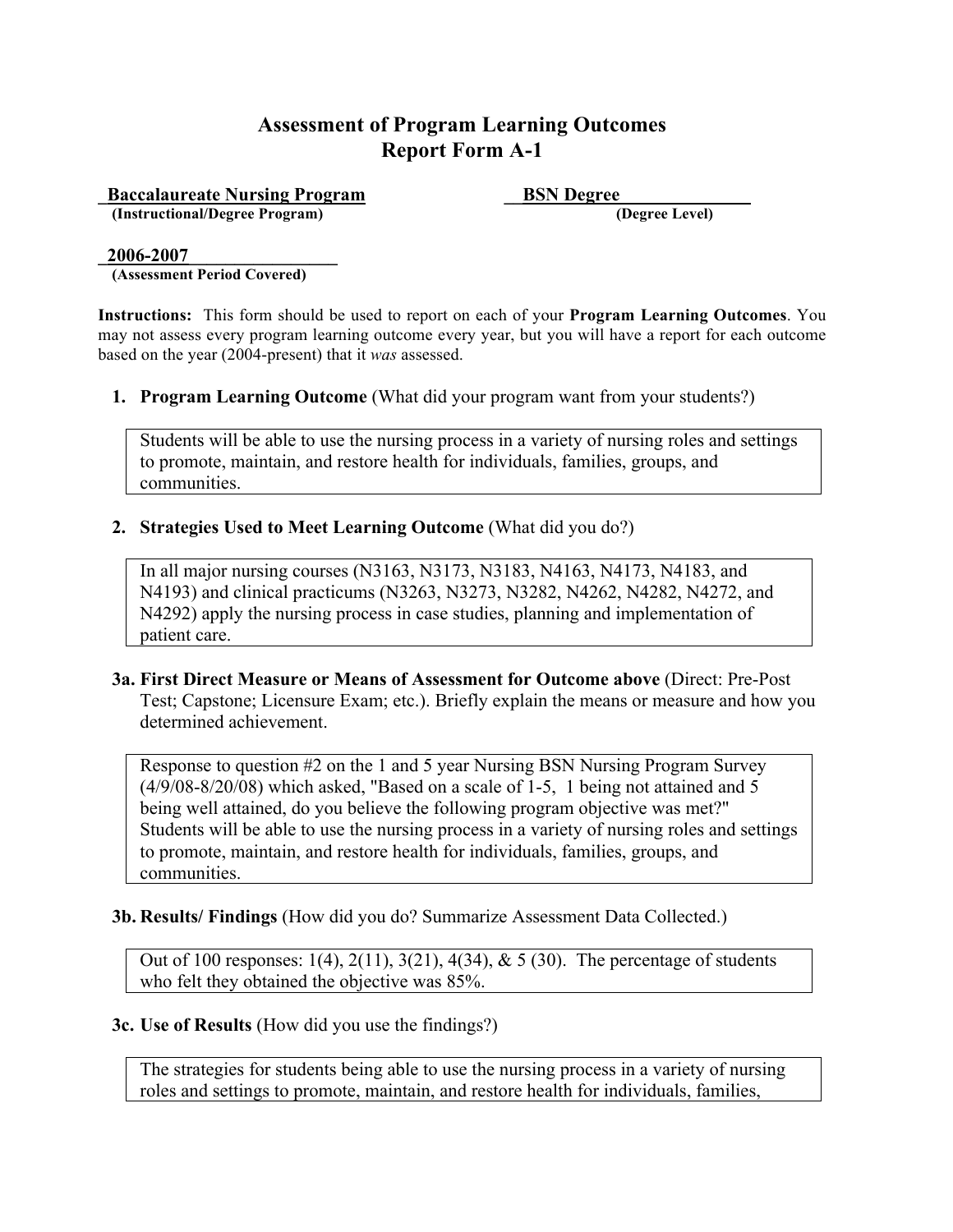groups, and communities are being maintained. Additionally, a benchmark of 80% has been set to make the objective measurable.

**4a. Second Direct Measure or Means of Assessment for Outcome above** (Pre-Post Test; Capstone; Licensure Exam; etc.). Briefly explain the means or measure and how you determined achievement.

All students are to complete 2-4 nursing care plans with a score of 80% or greater in the clinical courses. The criteria for grading the care plans will be used to develop a rubric for use starting in Summer 2009.

**4b. Results/ Findings.** (How did you do? Summarize Assessment Data Collected.)

All students complete 2-4 nursing care plans with a mean score of 80% or greater in the clinical courses.

**4c. Use of Results** (How did you use the findings?)

Continue to use the current benchmark and teaching strategies for nursing process implementation.

**5a. Third Direct (or Indirect) Measure or Means of Assessment for Outcome above**\* (Direct: Pre-Post Test; Capstone; Licensure Exam; etc.; Indirect: Alumni Survey; Interviews; NSSE; etc.). Briefly explain the means or measure and how you determined achievement.\*

A class mean and %tile rank that exceeds the nursing process BSN program and national scores on the ATI standardized examinations for major courses each semester. All students must pass a comprehensive standardized examination as a part of the exit process prior to graduation.

**5b. Results/ Findings.** (How did you do? Summarize Assessment Data Collected.)

The College of Nursing total class mean %tile on ATI was 62.6 compared with a national %tile mean of 62.42. Eleven students in the Fall 2007 graduating class did not pass the comprehensive exit examination.

#### **5c.Use of Results** (How did you use the findings?)

Continue to monitor class means on the ATI standardized examinations. Identify nursing process areas of strengths and weaknesses. Maintain teaching strategies for the areas that exceed the benchmark and modify strategies to improve areas, if there are weaknesses. A comprehensive review class was developed for students not passing the exit examination.

**6. Documentation** (What is the evidence (e.g. Licensure Exam Summary Results, Spreadsheet from True Outcomes from Capstone Course, etc.)? Where is it located (e.g. Assessment Coordinator's Office, etc.?))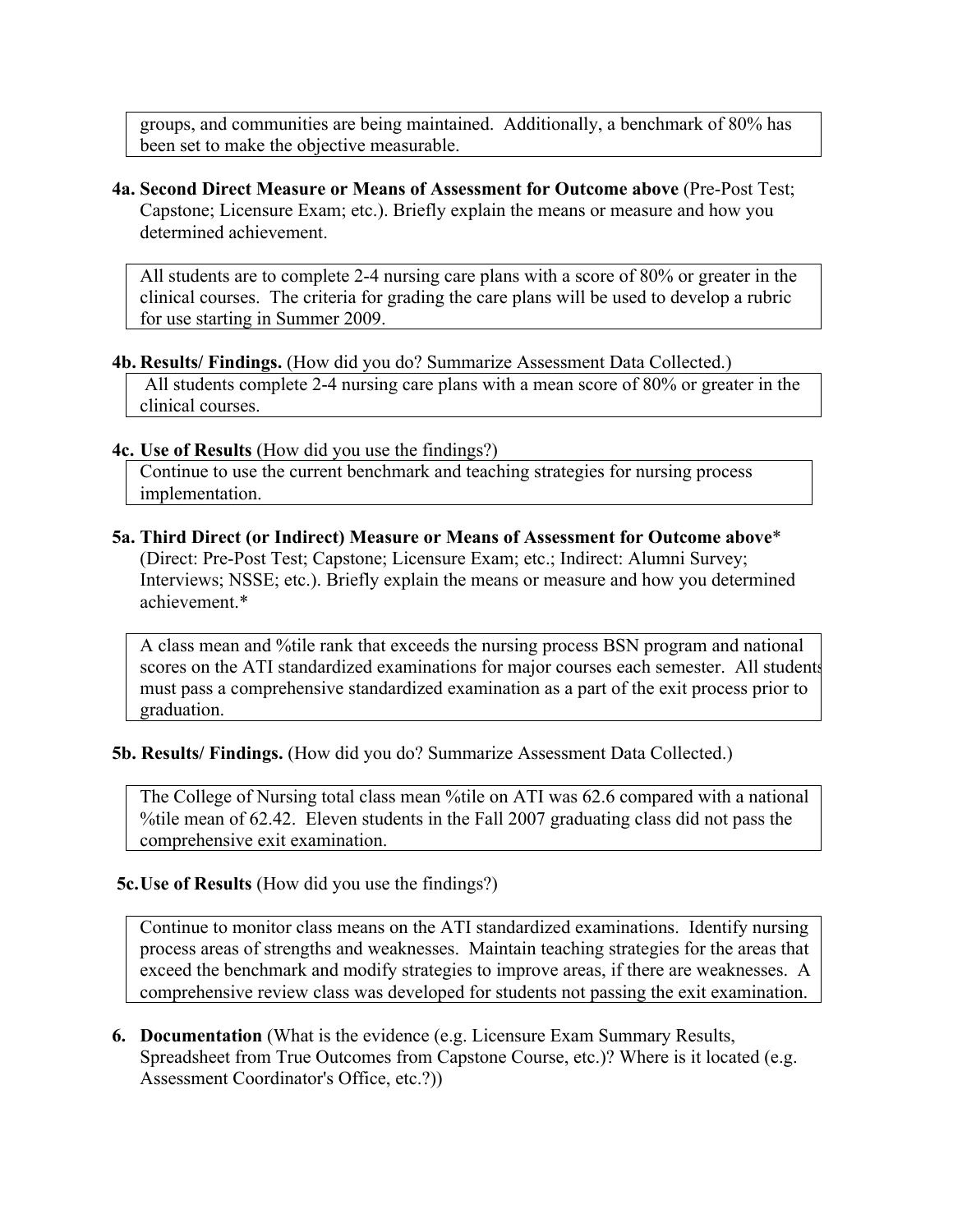Scores on class examinations and ATI examinations are recorded in the End of Semester (EOS) course reports. The EOS reports are filed in the Dean's Office. The identification of program outcomes in *TrueOutcomes* will also be a source of documentation starting with reports for 2009. Dr. Ruth Caggins and Dr. Chloe Gaines are the responsible people.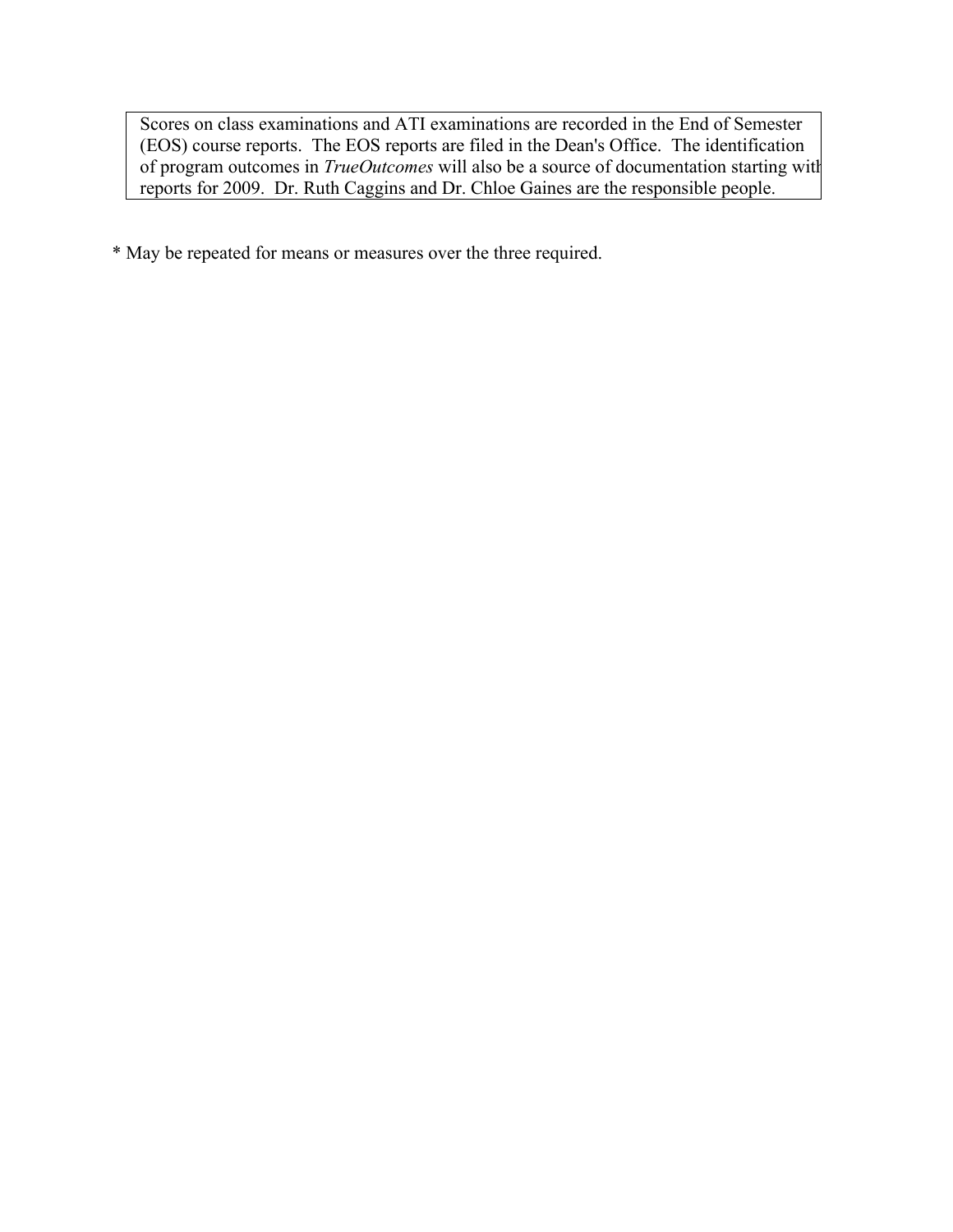**Example 3 Example 2 ESN Degree**<br> **ESN Degree**<br> **ESN Degree** Level  $(Instructional/Degree Program)$ 

#### **\_2006-2007\_\_\_\_\_\_\_\_\_\_\_\_\_\_\_\_**

**(Assessment Period Covered)**

**Instructions:** This form should be used to report on each of your **Program Learning Outcomes**. You may not assess every program learning outcome every year, but you will have a report for each outcome based on the year (2004-present) that it *was* assessed.

**1. Program Learning Outcome** (What did your program want from your students?)

Students will be able to integrate critical thinking, problem solving, communication and leadership skills within the professional nursing practice setting.

#### **2. Strategies Used to Meet Learning Outcome** (What did you do?)

Students analyze and interpret health data. Students use critical thinking, problem solving, communication, and leadership skills in making decisions in a variety of patient care settings.

**3a. First Direct Measure or Means of Assessment for Outcome above** (Direct: Pre-Post Test; Capstone; Licensure Exam; etc.). Briefly explain the means or measure and how you determined achievement.

Response to question #3 on the 1 and 5 year Nursing BSN Nursing Program Survey (4/9/08-8/20/08) which asked, "Based on a scale of 1-5, 1 being not attained and 5 being well attained, do you believe the following program objective was met?" Students will be able to integrate critical thinking, problem solving, communication and leadership skills within the professional nursing practice setting.

**3b. Results/ Findings** (How did you do? Summarize Assessment Data Collected.)

Out of 99 responses:  $1(5)$ ,  $2(6)$ ,  $3(22)$ ,  $4(34)$ ,  $\& 5(32)$ . The percentage of students who felt they obtained the objective was 88%.

#### **3c. Use of Results** (How did you use the findings?)

The strategies for integrating critical thinking, problem solving, communication and leadership skills within the professional nursing practice setting are maintained. Additionally a benchmark of 80% has been set to make the objective measurable.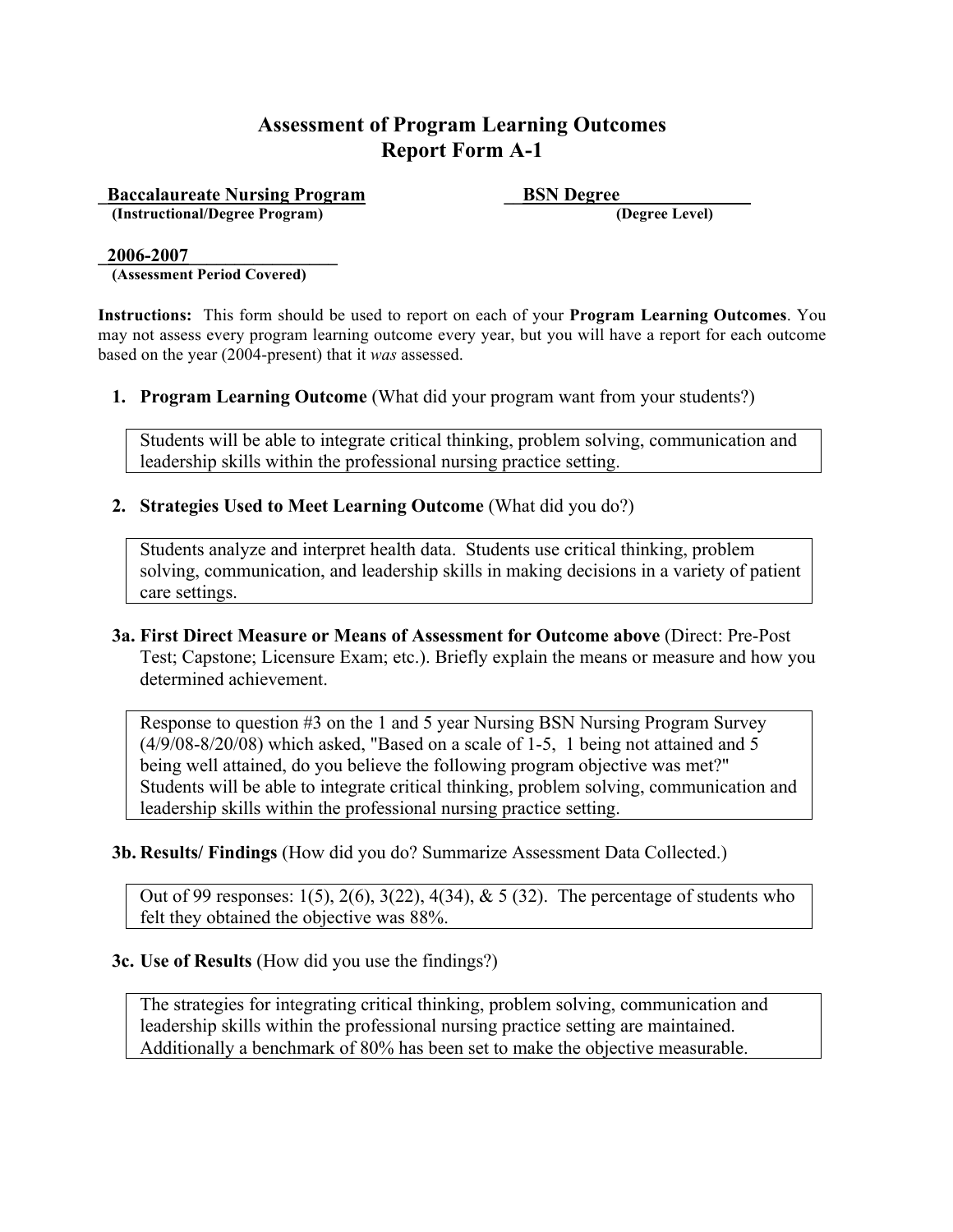The case study mean scores for each class will be  $=$  to or  $>$  than 80%.

**4b. Results/ Findings.** (How did you do? Summarize Assessment Data Collected.)

The case study mean scores for each class exceeded 80%. A rubric will be developed for use in grading the case studies by Fall 2009.

#### **4c. Use of Results** (How did you use the findings?)

Continue to use case studies for the development of critical thinking and problem solving skills.

**5a. Third Direct (or Indirect) Measure or Means of Assessment for Outcome above**\* (Direct: Pre-Post Test; Capstone; Licensure Exam; etc.; Indirect: Alumni Survey; Interviews; NSSE; etc.). Briefly explain the means or measure and how you determined achievement.\*

CON % tile rank in critical thinking on the ATI examination will be  $>$  that the BSN program mean and national norm for critical thinking and communication.100% of students will prepare and implement a patient health teaching plan with a score of 80% or greater. A rubric will be developed using the evaluation criteria by Fall 2009.

**5b. Results/ Findings.** (How did you do? Summarize Assessment Data Collected.)

The CON %tile rank in critical thinking exceeded the BSN program means and national norms on the ATI examination.100% of students prepared and implement a patient health teaching plan with a score of 80% or greater.

 **5c.Use of Results** (How did you use the findings?)

Areas of weakness based on the evaluation criteria were identified and content in those areas were reviewed for enhancement or application of different teaching strategies. Maintain an objective in each clinical practicum course to develop and enhance student communication skills.

**6. Documentation** (What is the evidence (e.g. Licensure Exam Summary Results, Spreadsheet from True Outcomes from Capstone Course, etc.)? Where is it located (e.g. Assessment Coordinator's Office, etc.?))

Scores on class examinations and ATI examinations are recorded in the End of Semester (EOS) course reports. The EOS reports are filed in the Dean's Office. The 2009 *TrueOutcomes* report will also be a source of documentation. Dr. Ruth Caggins and Dr. Chloe Gaines are the responsible persons.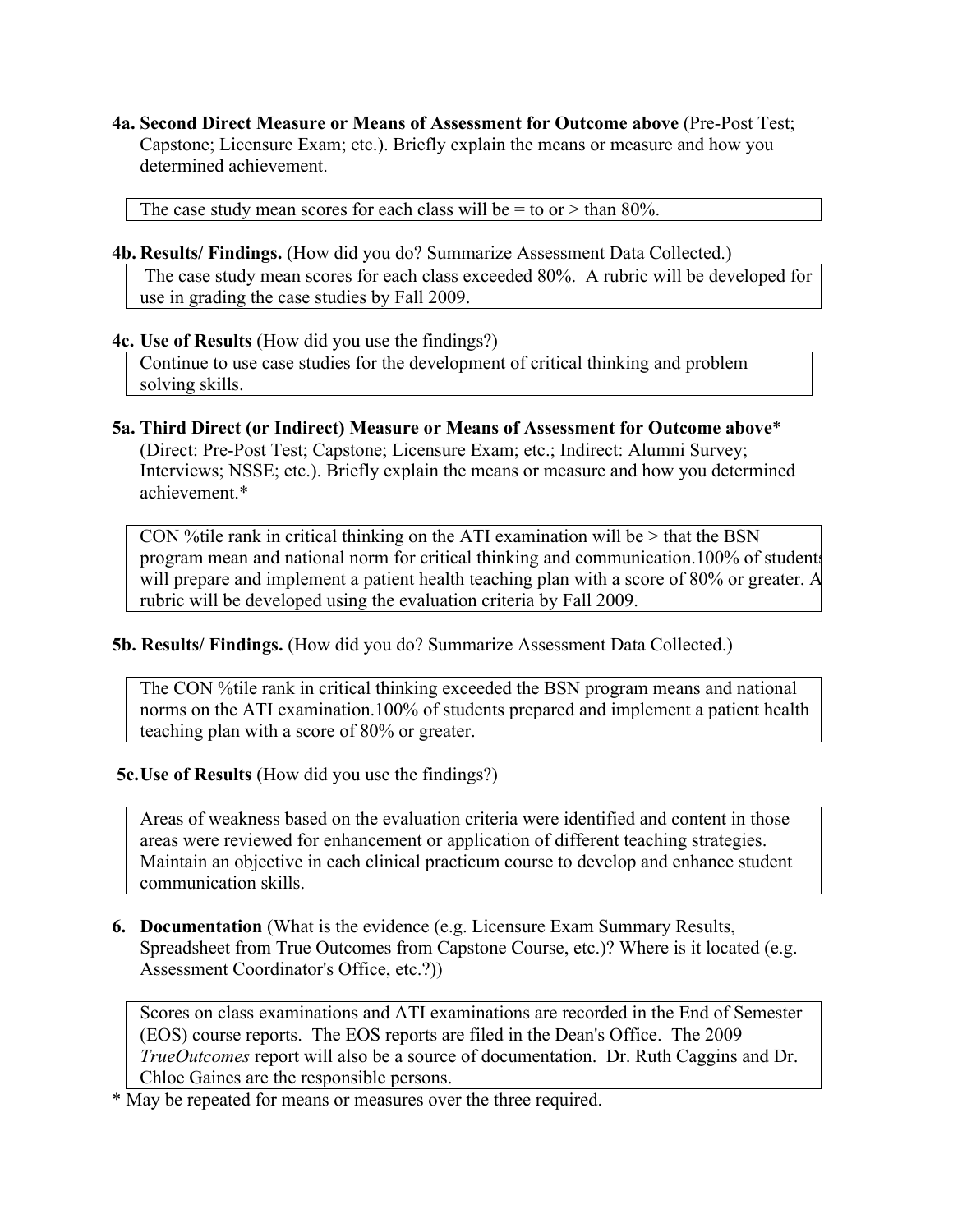**Baccalaureate Nursing Program BSN Degree (Instructional/Degree Program) (Degree Level) \_2006-2007\_\_\_\_\_\_\_\_\_\_\_\_\_\_\_\_**

#### **(Assessment Period Covered)**

**Instructions:** This form should be used to report on each of your **Program Learning Outcomes**. You may not assess every program learning outcome every year, but you will have a report for each outcome based on the year (2004-present) that it *was* assessed.

**1. Program Learning Outcome** (What did your program want from your students?)

Students will be able to apply information and health care technology in the delivery of innovative nursing care for diverse populations.

**2. Strategies Used to Meet Learning Outcome** (What did you do?)

Teaching strategies require the use of computer technology for students to access and retrieve health related data for client care. All students participate in Human Patient Simulation experiences each semester. Students are also expected to use power point software for their presentations (N4013) and grand rounds.

#### **3a. First Direct Measure or Means of Assessment for Outcome above** (Direct: Pre-Post Test; Capstone; Licensure Exam; etc.). Briefly explain the means or measure and how you determined achievement.

Response to question #4on the 1 and 5 year Nursing BSN Nursing Program Survey (4/9/08-8/20/08) which asked, "Based on a scale of 1-5, 1 being not attained and 5 being well attained, do you believe the following program objective was met?" Students will be able to apply information and health care technology in the delivery of innovative nursing care for diverse populations.

## **3b. Results/ Findings** (How did you do? Summarize Assessment Data Collected.)

Out of 97 responses:  $1(4)$ ,  $2(4)$ ,  $3(23)$ ,  $4(36)$ ,  $\& 5(30)$ . the percentage of students who felt they obtained the objective was 89%.

#### **3c. Use of Results** (How did you use the findings?)

The strategies for applying information and health care technology in the delivery of innovative nursing care for diverse populations are being maintained. Additionally a benchmark of 80% has been set to make the program objective measurable.

**4a. Second Direct Measure or Means of Assessment for Outcome above** (Pre-Post Test; Capstone; Licensure Exam; etc.). Briefly explain the means or measure and how you determined achievement.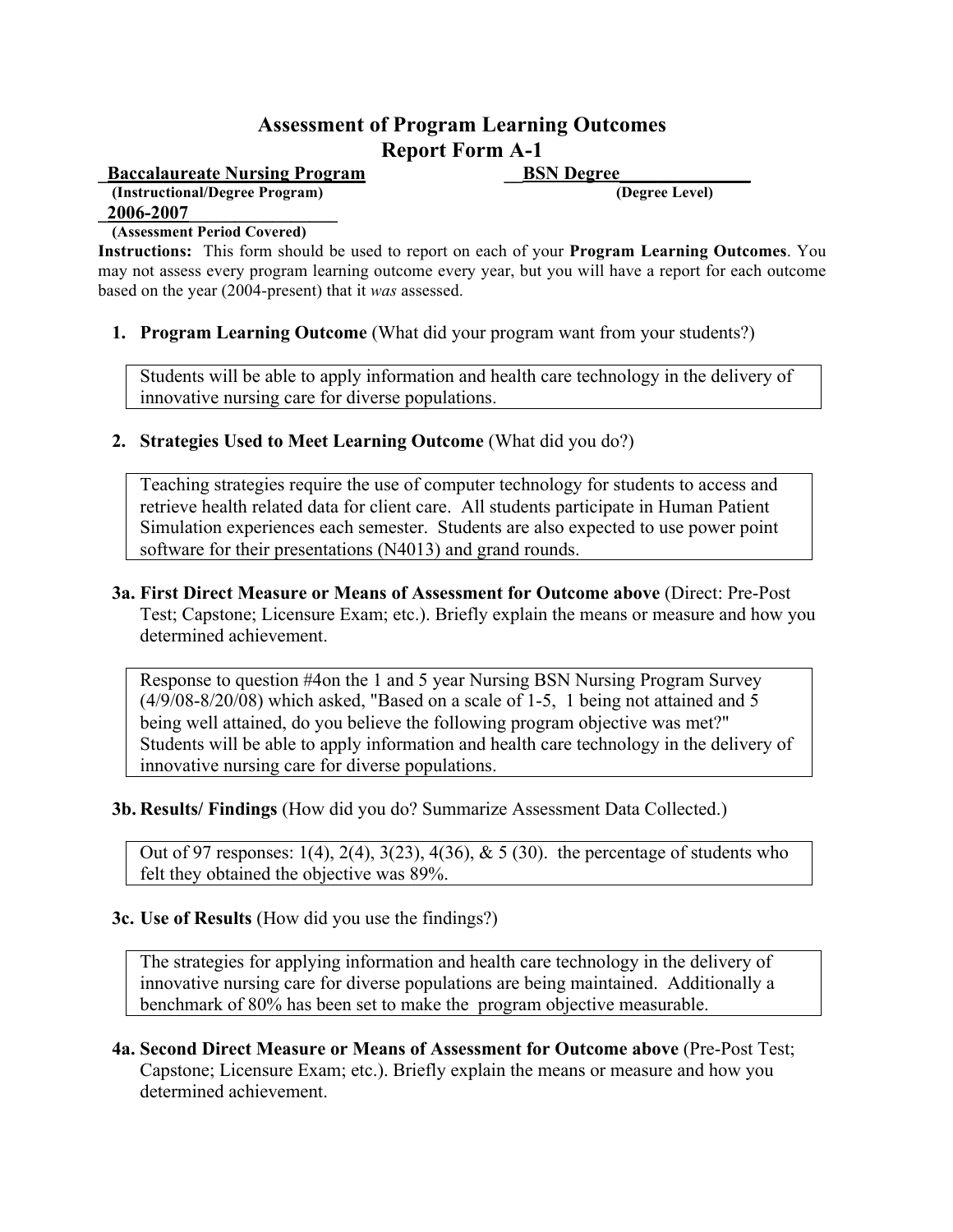All students are scheduled for a human patient simulation (HPS) experience in each clinical practicum course. A pretest and a posttest are given to each student group based on the objectives for the experience. Evaluations of the simulation experience are also completed by students.

#### **4b. Results/ Findings.** (How did you do? Summarize Assessment Data Collected.)

This is a routine practice in the College of Nursing and is complied with in each semester. Student evaluations indicated that the simulation experiences have improved student critical thinking, patient care and examination results since the initiation of HPS experiences.

## **4c. Use of Results** (How did you use the findings?)

Data is being collected using the pretests and posttest scores to establish a benchmark for the expected percentage of improvement on the posttests. Faculty have used the evaluations to improve the scenarios, teaching of clinical skills and the course content taught about the patient conditions (diseases/illnesses) used in the simulation.

# **5a. Third Direct (or Indirect) Measure or Means of Assessment for Outcome above**\*

(Direct: Pre-Post Test; Capstone; Licensure Exam; etc.; Indirect: Alumni Survey; Interviews; NSSE; etc.). Briefly explain the means or measure and how you determined achievement.\*

100% of students will be able to communicate via email, internet chat rooms, submit web assignments and use *ecourse* to enhance their access to resources for learning.

## **5b. Results/ Findings.** (How did you do? Summarize Assessment Data Collected.)

100% of students use *ecourse* technology, email and computer technology as a part of their learning experiences.

## **5c.Use of Results** (How did you use the findings?)

The requirement to use computer technology will continue to be integrated in each course.

## **6. Documentation** (What is the evidence (e.g. Licensure Exam Summary Results, Spreadsheet from True Outcomes from Capstone Course, etc.)? Where is it located (e.g. Assessment Coordinator's Office, etc.?))

Scores on class examinations and ATI examinations are recorded in the End of Semester (EOS) course reports. The EOS reports are filed in the Dean's Office. Dr. Ruth Caggins and Dr. Chloe Gaines are the responsible persons.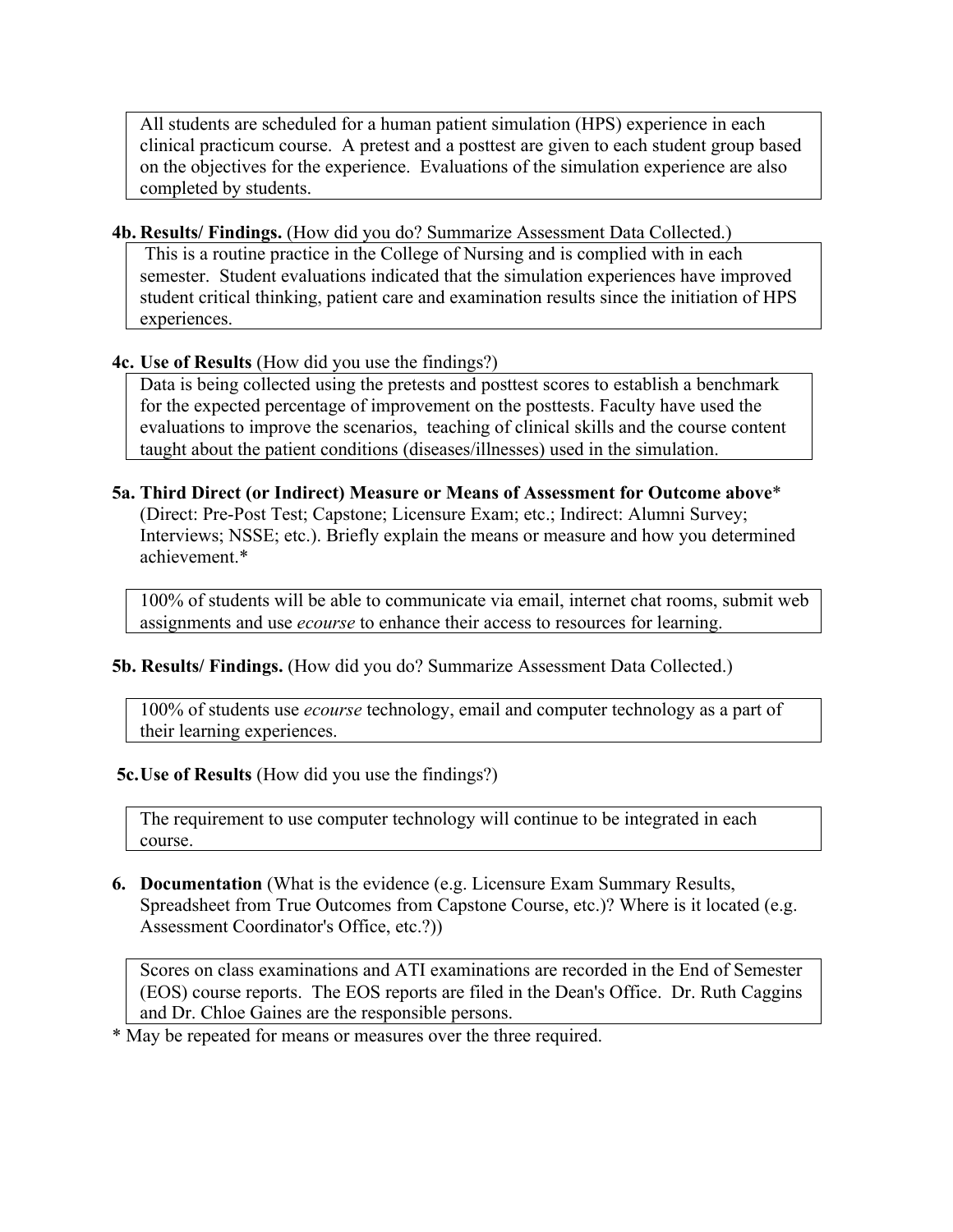**Accalaureate Nursing Program**<br> **ESN Degree** (Instructional/Degree Program) **\_\_\_\_\_\_\_\_\_\_\_\_\_\_\_\_\_\_\_\_\_\_\_\_\_\_\_\_\_\_\_\_\_\_\_** (Degree Level)  $(Instructional/Degree Program)$ 

#### **\_2006-2007\_\_\_\_\_\_\_\_\_\_\_\_\_\_\_\_**

**(Assessment Period Covered)**

**Instructions:** This form should be used to report on each of your **Program Learning Outcomes**. You may not assess every program learning outcome every year, but you will have a report for each outcome based on the year (2004-present) that it *was* assessed.

**1. Program Learning Outcome** (What did your program want from your students?)

Students will be able to collaborate with individuals, families, groups, communities and health care providers in the coordination and provision of health care.

#### **2. Strategies Used to Meet Learning Outcome** (What did you do?)

Students are given group assignments and activities in face-to-face classes and distant learning classes. The practicum experiences include planning of patient care and health teaching that require consultation and collaboration with health care team members. Additionally, students are required to collaborate with clients, family members and community agency officials to design and implement culturally sensitive interventions.

**3a. First Direct Measure or Means of Assessment for Outcome above** (Direct: Pre-Post Test; Capstone; Licensure Exam; etc.). Briefly explain the means or measure and how you determined achievement.

Response to question #3 on the 1 and 5 year Nursing BSN Nursing Program Survey (4/9/08-8/20/08) which asked, "Based on a scale of 1-5, 1 being not attained and 5 being well attained, do you believe the following program objective was met?" Students will be able to collaborate with individuals, families, groups, communities and health care providers in the coordination and provision of health care.

**3b. Results/ Findings** (How did you do? Summarize Assessment Data Collected.)

Out of 97 responses:  $1(6)$ ,  $2(6)$ ,  $3(17)$ ,  $4(39)$ ,  $\& 5(29)$ . The percentage of students who felt they obtained the objective was 85%.

#### **3c. Use of Results** (How did you use the findings?)

The strategies for collaborating with individuals, families, groups, communities and health care providers in the coordination and provision of health care are maintained. Additionally a benchmark of 80% has been set to make the objective measurable.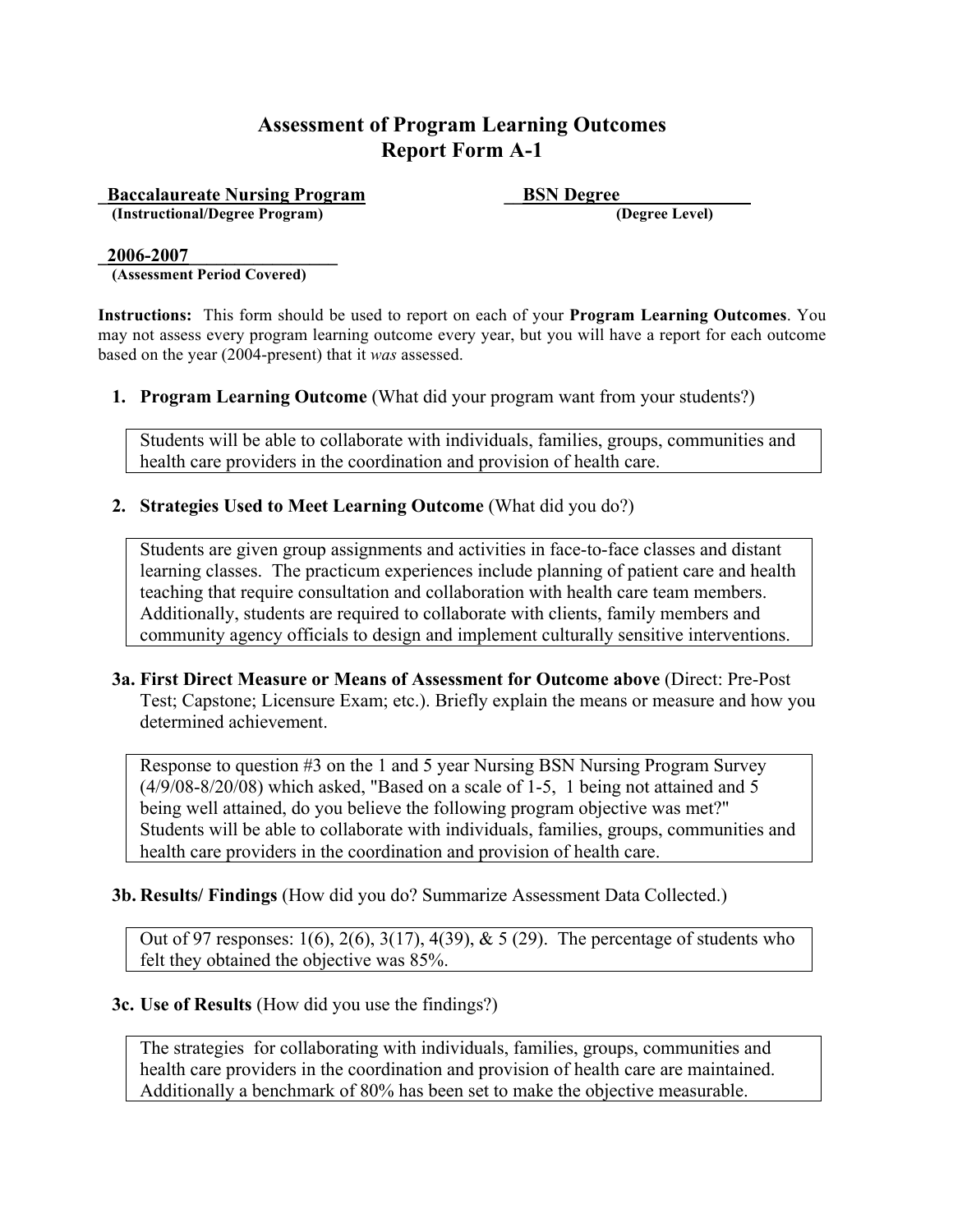On group grand rounds case study presentations, each student group will earn a score of 80% or greater.

- **4b. Results/ Findings.** (How did you do? Summarize Assessment Data Collected.) Group grand rounds presentation grades exceeded 80% for the Fall 2007 semester.
- **4c. Use of Results** (How did you use the findings?)

Maintain current teaching strategy. Will start using a rubric for grading presentations in Fall 2009.

**5a. Third Direct (or Indirect) Measure or Means of Assessment for Outcome above**\* (Direct: Pre-Post Test; Capstone; Licensure Exam; etc.; Indirect: Alumni Survey; Interviews; NSSE; etc.). Briefly explain the means or measure and how you determined achievement.\*

All students will collaborate on the preparation and presentation of a research proposal score 80% or above.

**5b. Results/ Findings.** (How did you do? Summarize Assessment Data Collected.)

100% of students collaborated in the preparation of a research proposal for poster and power point presentation and earned 80% or greater based on evaluation criteria.

 **5c.Use of Results** (How did you use the findings?)

Maintain this requirement. Place the evaluation criteria in a rubric to grade the poster and research presentation starting in Fall 2009.

**6. Documentation** (What is the evidence (e.g. Licensure Exam Summary Results, Spreadsheet from True Outcomes from Capstone Course, etc.)? Where is it located (e.g. Assessment Coordinator's Office, etc.?)

Scores on class presentations and group activities are included in the End of Semester (EOS) course reports. The EOS reports are filed in the Dean's Office. The outcomes can be obtained by contacting Dr. Ruth Caggins or Dr. Chloe Gaines.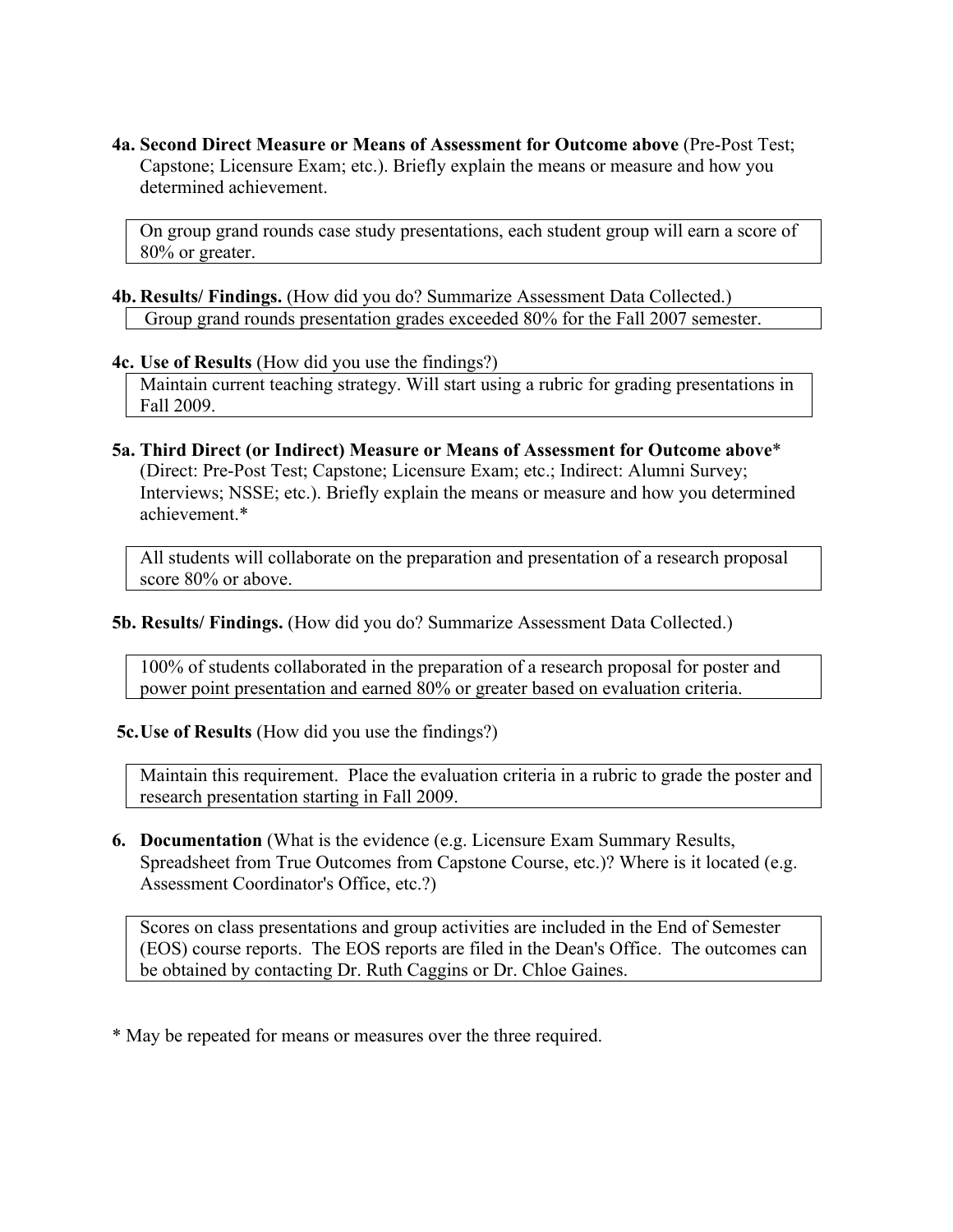**Example 3 Example 2 ESN Degree**<br> **ESN Degree**<br> **ESN Degree** Level  $(Instructional/Degree Program)$ 

**\_2006-2007\_\_\_\_\_\_\_\_\_\_\_\_\_\_\_\_**

**(Assessment Period Covered)**

**Instructions:** This form should be used to report on each of your **Program Learning Outcomes**. You may not assess every program learning outcome every year, but you will have a report for each outcome based on the year (2004-present) that it *was* assessed.

**1. Program Learning Outcome** (What did your program want from your students?)

Students will be able to incorporate research findings in nursing practice.

#### **2. Strategies Used to Meet Learning Outcome** (What did you do?)

Course blueprints indicate the following course requirements: Identify researchable problems; Describe the steps in the nursing process; Use information technology to prepare a research presentation on a health problem encountered by clients; Explain the research role and responsibilities of the nursing professional; and Identify legal, ethical, and moral considerations involved in conducting research.

**3a. First Direct Measure or Means of Assessment for Outcome above** (Direct: Pre-Post Test; Capstone; Licensure Exam; etc.). Briefly explain the means or measure and how you determined achievement.

Response to question #6 on the 1 and 5 year Nursing BSN Nursing Program Survey (4/9/08-8/20/08) which asked, "Based on a scale of 1-5, 1 being not attained and 5 being well attained, do you believe the following program objective was met?" Students will be able to incorporate research findings in nursing practice.

**3b. Results/ Findings** (How did you do? Summarize Assessment Data Collected.)

Out of 98 responses:  $1 (6)$ ,  $2 (10)$ ,  $3 (24)$ ,  $4 (32)$  &  $5 (26)$ . The percentage of students who felt they attained the objective was 82%.

#### **3c. Use of Results** (How did you use the findings?)

The strategies for incorporating research findings into nursing practice are being enhanced. The faculty teaching in all sections have met to review teaching strategies and update content for incorporating research findings into nursing practice. Additionally, a benchmark of 80% has been set to make the objective measurable.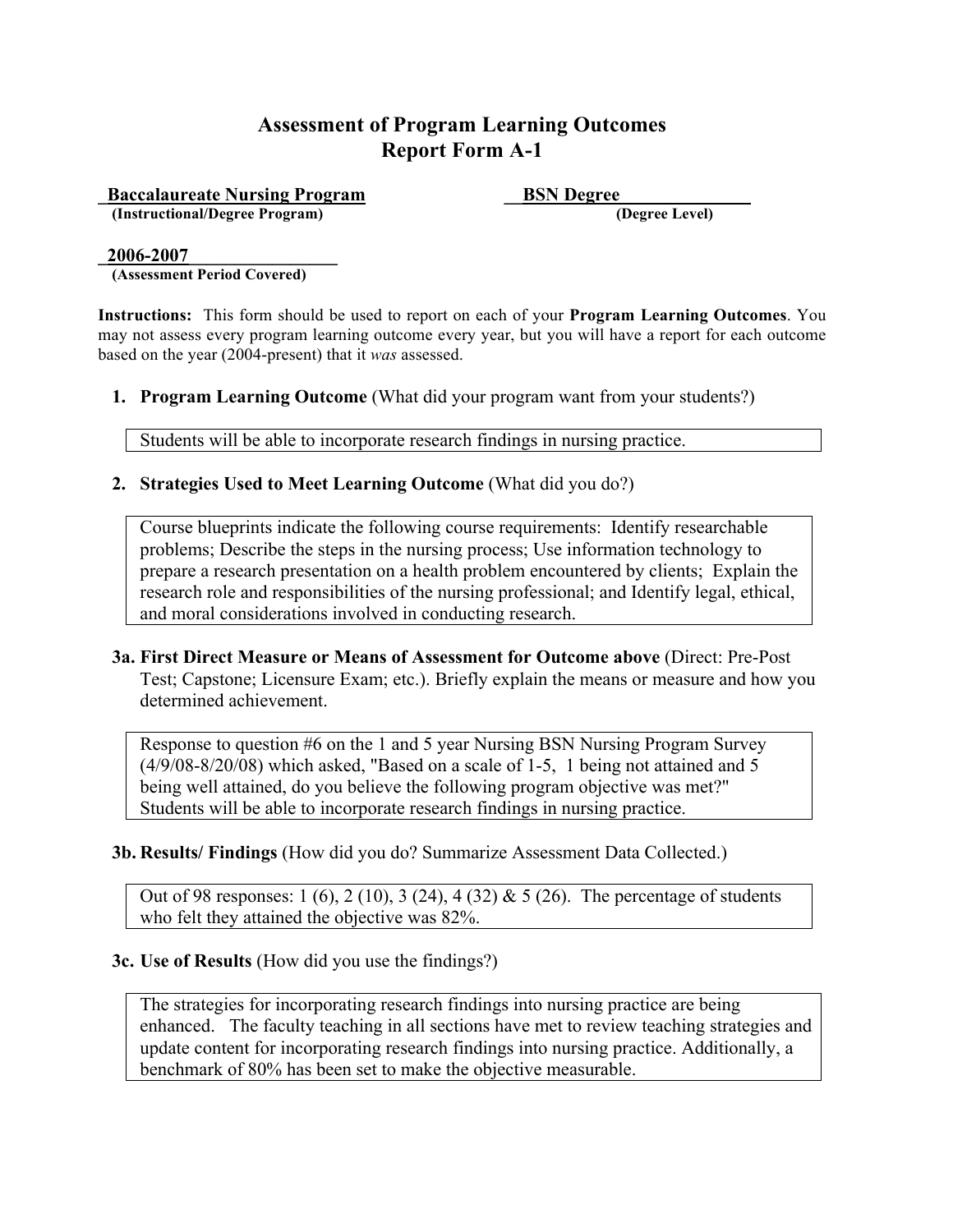All students in N4013 - Intro to the Nursing Process are required to score >80% on a research presentation and research poster.

**4b. Results/ Findings.** (How did you do? Summarize Assessment Data Collected.) 100% of the students in N4013 – Intro to the Nursing Research Process met this requirement on research presentations and posters with a class mean of >85%. We will begin to use a rubric to measure student success starting in summer of 2009.

## **4c. Use of Results** (How did you use the findings?)

Maintain research course requirements and current classroom exercises.

**5a. Third Direct (or Indirect) Measure or Means of Assessment for Outcome above**\* (Direct: Pre-Post Test; Capstone; Licensure Exam; etc.; Indirect: Alumni Survey; Interviews; NSSE; etc.). Briefly explain the means or measure and how you determined achievement.\*

All students in theory and practicum courses are required to cite 3 or more examples of evidenced based research applications in written assignments. An evaluation sheet with criteria for scoring is used to assess grades. These sheets will be used to develop rubrics starting in Fall 2009.

**5b. Results/ Findings.** (How did you do? Summarize Assessment Data Collected.)

100% of students meet this requirement in written assignments using an APA format.

 **5c.Use of Results** (How did you use the findings?)

Maintain the requirement for citations in written assignments to foster the use of current research findings in decision making and nursing practice.

**6. Documentation** (What is the evidence (e.g. Licensure Exam Summary Results, Spreadsheet from True Outcomes from Capstone Course, etc.)? Where is it located (e.g. Assessment Coordinator's Office, etc.?)

Scores on the above measures are recorded in the End of Semester (EOS) course reports. The EOS reports are filed in the Dean's Office. Dr. Ruth Caggins and Dr. Chloe Gaines are the responsible persons.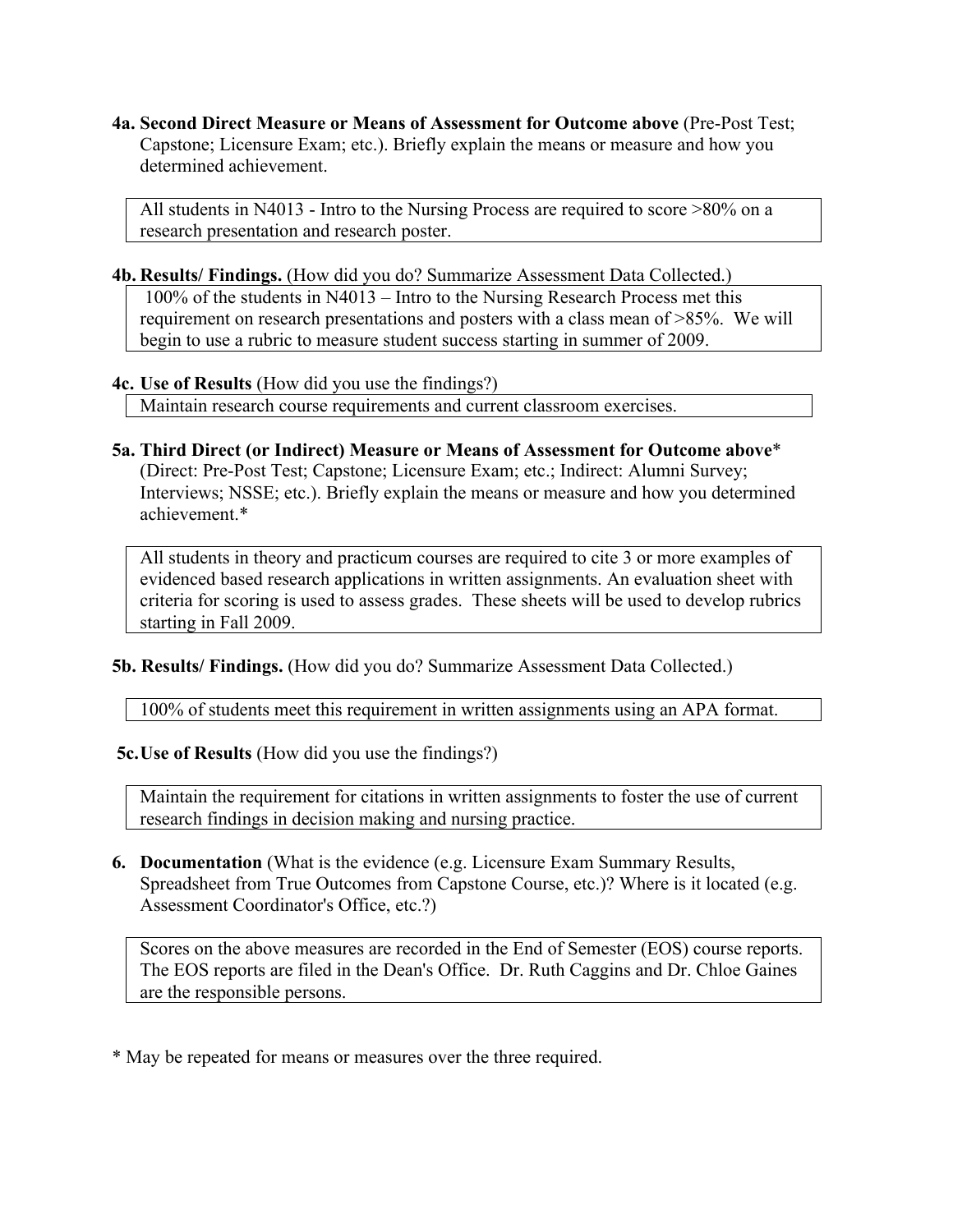**Accalaureate Nursing Program**<br> **ESN Degree** (Instructional/Degree Program) **\_\_\_\_\_\_\_\_\_\_\_\_\_\_\_\_\_\_\_\_\_\_\_\_\_\_\_\_\_\_\_\_\_\_\_** (Degree Level)  $(Instructional/Degree Program)$ 

#### **\_2006-2007\_\_\_\_\_\_\_\_\_\_\_\_\_\_\_\_**

**(Assessment Period Covered)**

**Instructions:** This form should be used to report on each of your **Program Learning Outcomes**. You may not assess every program learning outcome every year, but you will have a report for each outcome based on the year (2004-present) that it *was* assessed.

**1. Program Learning Outcome** (What did your program want from your students?)

Students will be able to assume ethical responsibility and accountability for nursing practice, community service, and professional growth and development.

#### **2. Strategies Used to Meet Learning Outcome** (What did you do?)

Each student must take Intro to Philosophy or Intro to Ethics prior to admission to the clinical nursing division. In the Nursing Research class all students are expected to complete Human Participation/Subject Protection training. In practicum settings all students are taught the rights of patients. Students are taught the nursing professional standards and codes of conduct. Each student is encouraged to participate in TNSA. Additionally, program convocation attendance is expected of all nursing students at the beginning of each semester.

**3a. First Direct Measure or Means of Assessment for Outcome above** (Direct: Pre-Post Test; Capstone; Licensure Exam; etc.). Briefly explain the means or measure and how you determined achievement.

Response to question #7 on the 1 and 5 year Nursing BSN Nursing Program Survey (4/9/08-8/20/08) which asked, "Based on a scale of 1-5, 1 being not attained and 5 being well attained, do you believe the following program objective was met?" Students will be able to assume ethical responsibility and accountability for nursing practice, community service, and professional growth and development.

#### **3b. Results/ Findings** (How did you do? Summarize Assessment Data Collected.)

Out of 100 responses: 1 (4), 2 (7), 3 (19), 4 (33) & 5 (37). The percentage of students who felt they attained the objective was 89%.

#### **3c. Use of Results** (How did you use the findings?)

Continue to encourage students to participate in TNSA; teach professional standards and